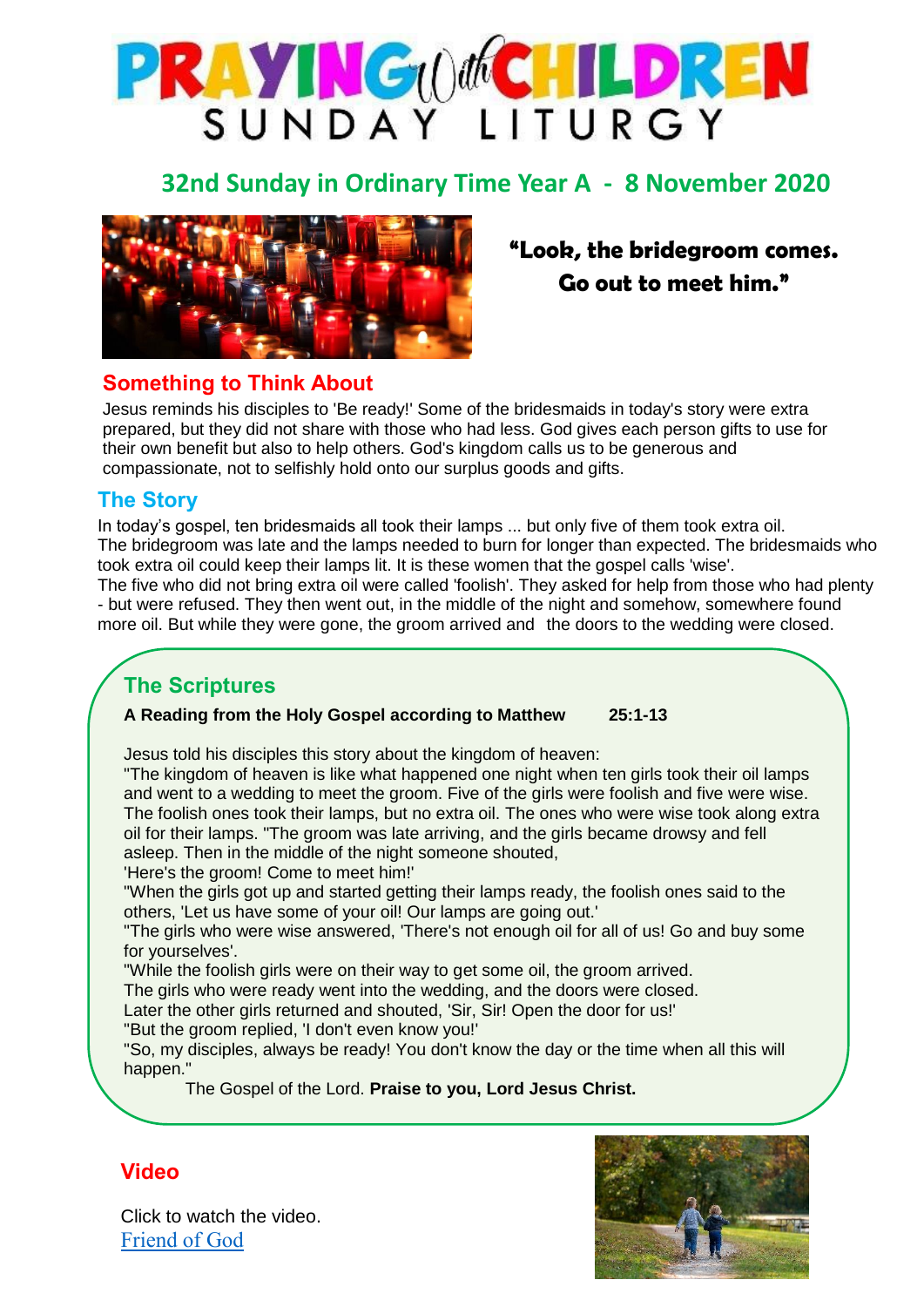#### **Group Discussion**

Since the bridegroom was late in arriving, five of the women ran out of oil for their lamps. Had the groom been on time, all the women would have had enough oil. These unexpected things happen in life!

In today's world - who would parallel the five 'wise' women? Who are the ones who have more than enough but who refuse to share? Could this be a reference to many first-world countries who, each year, destroy huge quantities of food - enough to feed the rest of the world? And who would parallel the five 'foolish' women who were resourceful enough to go out and find a way to achieve their goal - because those who had plenty refused to share?

## **Praying For Others**

*Leader:* Let us pray now for the leaders of our Church, our world, for those in our community and for our own needs.

*Reader:* We pray that our leaders will be fair and just. Lord, hear us.

**All: Lord, hear our prayer.**

*Reader:* We pray for poor countries. Lord, hear us.

**All: Lord, hear our prayer.**

*Reader:* We pray for those who die from hunger each day. Lord, hear us.

**All: Lord, hear our prayer.**

*Reader:* We pray that we may willingly share our gifts with others. Lord, hear us.

#### **All: Lord, hear our prayer.**

*Leader:* Loving God, listen to the prayers we make in the name of Jesus. **All: Amen.**

> Open our eyes to the wonderful gifts we have received and fill our hearts with gratitude.

Lovina God.

Help us to be generous and to share what we have with others.

Amen.

### **Prayer**

Say this prayer together during the week.

## **Group Activity**

You will need: an empty gift box, pieces of paper, pens.

Place the gift box in the middle of the gathering space for all to see. Discuss the concept of gratitude - for living in a relatively safe country; for enjoying three meals a day; for peace, family, friends and a place to live.

Invite the children to write or draw some of their gifts on a piece of paper and place them in the gift box as a reminder of their willingness to share their gifts with others.